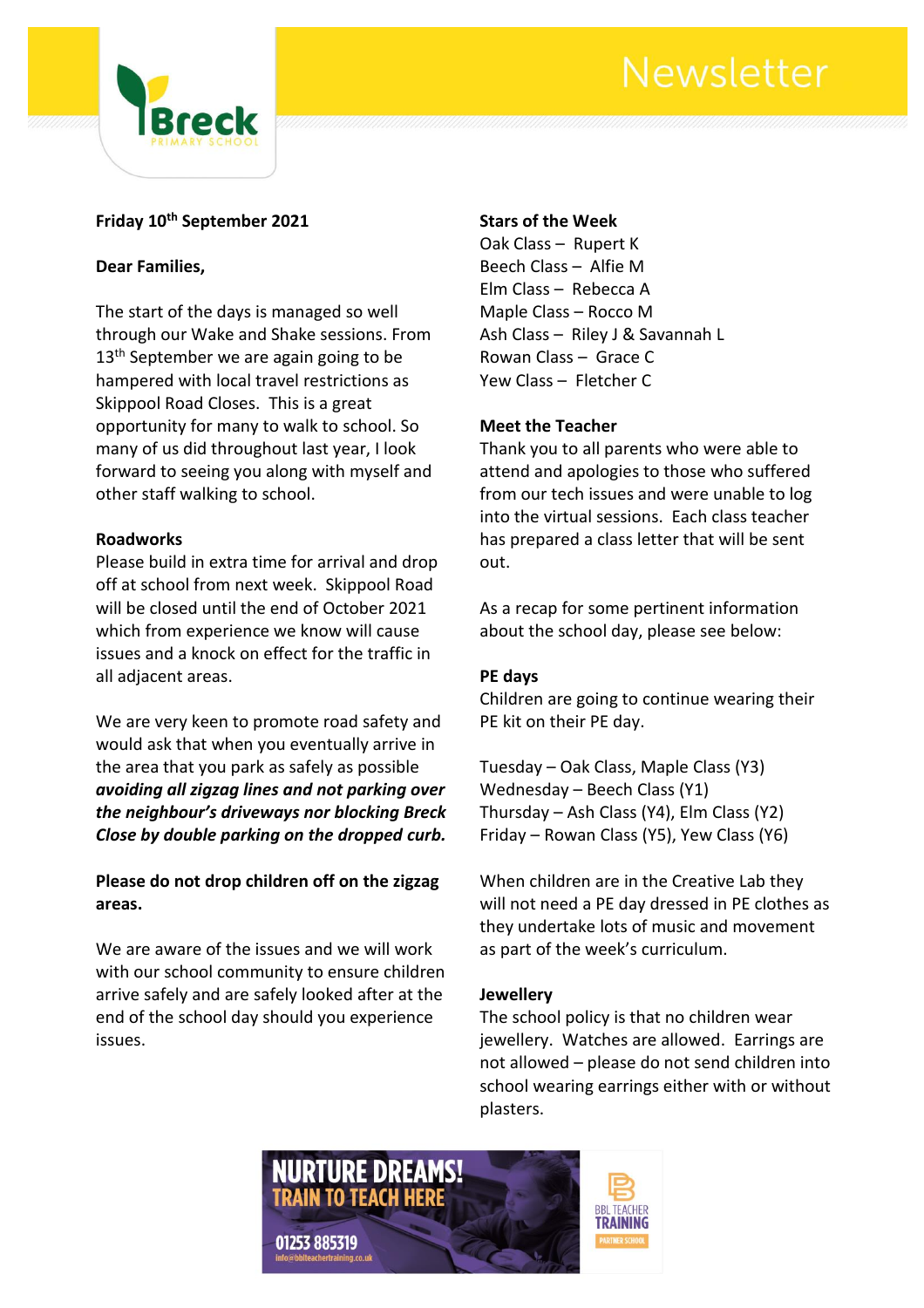# Newsletter



# **Start of the Day Drop off**

For the first couple of days we opened our emergency access gates to facilitate entry onto the school grounds in the morning.

The small gate onto the KS2 playground will be the access point for families accessing Wake and Shake.

Families who access Wake and Shake will be able to drop their child/children off at the Hall door from 8.20 am.

Families who wish to drop their children off between 8.40 and 8.50 am will be able to access the site through the wooden gate from 8.40am in addition to the small gate onto the KS2 playground. The gates will be manned from 8.40am.

To confirm, all children will enter school through the Hall Doors.

The current exception is for Oak Class Children who are currently lining up outside their classroom door.

# **Beanies**

Start time – 8.50 Finish time 3.20 Since 2020, when Covid measures were put in place we extended the drop off time for Beanies children. We are now reverting back to our core day.

Beanies families will be offered an open drop off from 8.40am—8.50am.

Families please be aware that your children must not run around the school site before or after school. Families waiting to drop their

children off at Beanies must ensure their children are fully supervised.

### **End of Day**

Collection – to ensure the safety of all pupils, the single gate onto the KS2 playground and the wooden gate will be open from 3.15 each day for access for Beanies families.

#### **School Uniform**

Please note that our school uniform supplier is Price and Buckland and all uniform must be ordered on line from them – they can take up to 4 weeks to deliver.

[https://www.pbuniform](https://www.pbuniform-online.co.uk/breckprimary)[online.co.uk/breckprimary](https://www.pbuniform-online.co.uk/breckprimary)

#### **Covid**

**We are experiencing an increase in positive cases from the children on roll at school. If your child is unwell in school and we believe them to potentially be suffering symptoms we will contact families to collect their child and their close contacts for a PCR test. If results are negative the child may return to school.**

**If your child is displaying symptoms at home and they have other siblings in school we would strongly urge you to have all family members undertake a PCR test.**

**We understand that this is guidance however we are keen not to move to our contingency risk assessment which includes returning to bubbles/closure of bubbles/closure of our extended services etc. Worst case scenario is total closure of the school and moving to**